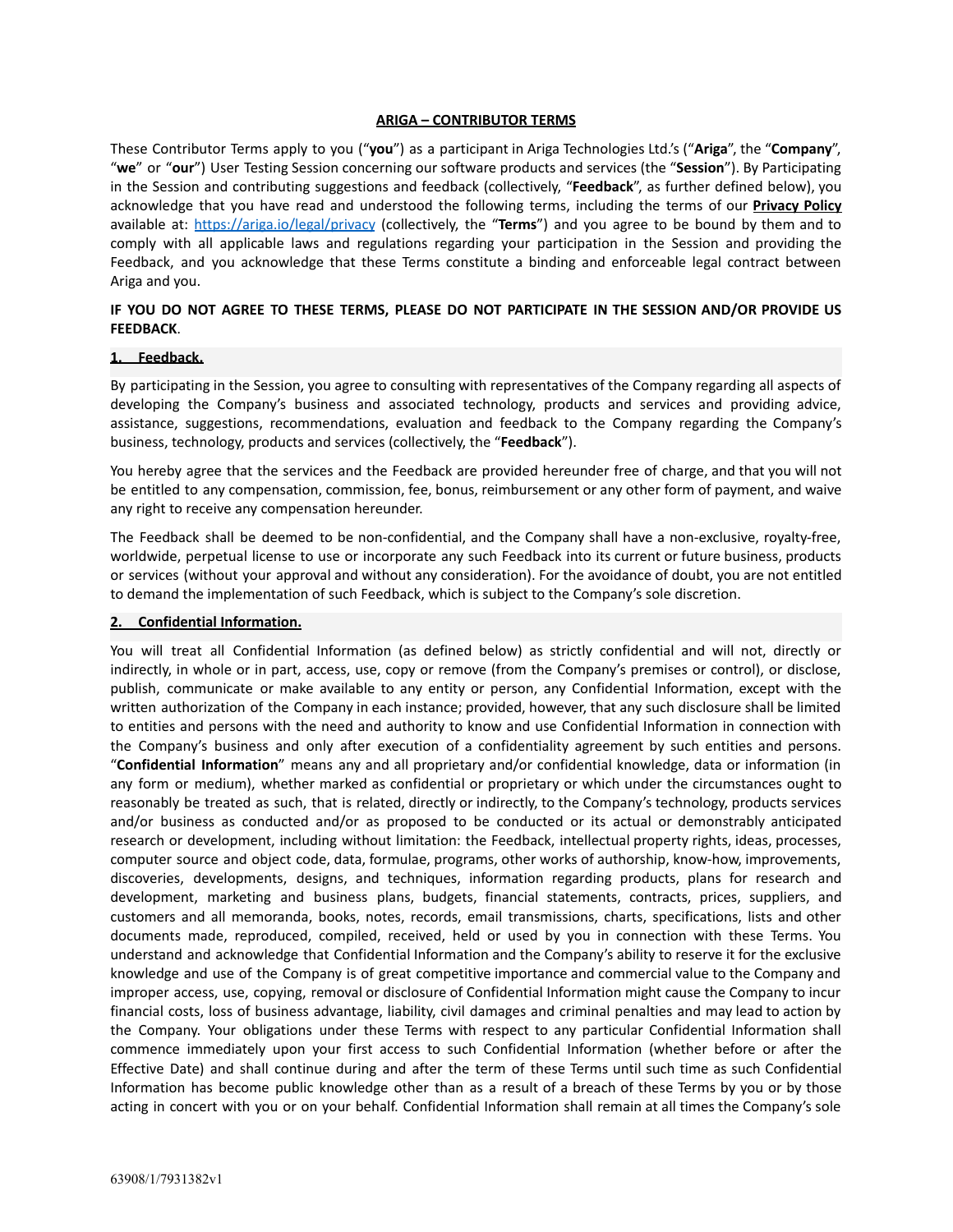property, and these Terms do not, and shall not be construed to, grant you any license or right of any nature with respect to any Confidential Information, or materials, software or other tools made available to you by the Company. You have no right or license to use the Company's trademarks, service marks, trade names, logos, symbols or brand names.

## **3. No IP Development.**

You shall not be involved in the development and creation of any intellectually property of the Company. To the extent that you jointly or solely conceive, develop or reduce to practice any new inventions, original works of authorship, developments, concepts, know-how, improvements or trade secrets, whether or not patentable or registrable under copyright or similar laws or other intellectual property which relates to the Company's Confidential Information (the "**Company Inventions**"), you hereby acknowledges that it is "work made for hire" for the benefit of the Company, that such Company Inventions is and shall remain the sole property of the Company, and you hereby assign all rights, titles and interest to such Company Inventions to the Company. You waive all right to consideration and all moral rights in respect of Company Inventions.

## **4. No Conflict.**

You hereby represent and warrant to the Company that you are entitled to participate in the Session and to provide to the Company the Feedback in accordance with these Terms, and that the execution, delivery and performance of these Terms will not constitute a default under, a conflict with or breach of any obligation or undertaking to which you are a party or by which you are bound, and do not require the consent of any person or entity which has not been obtained by you. If at any time during the term of these Terms, such default, conflict or breach shall arise, you shall immediately notify the Company.

## **5. Disclaimers.**

THE ENGAGEMENT HEREUNDER AND ANY SERVICES, CONFIDENTIAL INFORMATION, MATERIALS, SOFTWARE AND/OR FEEDBACK PROVIDED HEREUNDER ARE PROVIDED ON AN "AS IS" AND "AS AVAILABLE" BASIS. TO THE FULLEST EXTENT PERMISSIBLE PURSUANT TO APPLICABLE LAW AND EXCEPT AS EXPLICITLY SET FORTH HEREIN, EACH PARTY DISCLAIMS ALL WARRANTIES OF ANY KIND, EXPRESS OR IMPLIED, INCLUDING, WITHOUT LIMITATION, IMPLIED WARRANTIES OF TITLE, NON-INFRINGEMENT, ACCURACY, MERCHANTABILITY, AND FITNESS FOR A PARTICULAR PURPOSE. EACH PARTY HEREBY WAIVES ANY RIGHT TO BE INDEMNIFIED IN CONNECTION WITH ANY DIRECT OR INDIRECT DAMAGES RELATING TO THE ENGAGEMENT HEREUNDER, CONSIDERING THE NATURE OF THESE TERMS. NOTWITHSTANDING ANYTHING TO THE CONTRARY CONTAINED HEREIN, TO THE FULLEST EXTENT PERMITTED BY APPLICABLE LAW, EACH PARTY'S AGGREGATE LIABILITY TO THE OTHER PARTY OR ANY OTHER PARTY FOR ANY CAUSE WHATSOEVER AND REGARDLESS OF THE FORM OF THE ACTION, WILL AT ALL TIMES BE LIMITED TO US \$1. THE LIMITATIONS SET FORTH UNDER THIS SECTION 5 SHALL NOT APPLY TO BREACH OF CONFIDENTIALITY OBLIGATIONS, FRAUD OR WILLFUL MISCONDUCT.

#### **6. Term and Termination.**

These Terms shall remain in force until terminated by either Party by notice to the other Party, without further obligations or liabilities.

#### **7. Amendments to the Terms**

Ariga may, at its sole discretion, change the Terms from time to time, including any other policies incorporated thereto, so please re-visit this page frequently. In case of any material change, we will make reasonable efforts to post a clear notice on our website and/or will send you an e-mail (to the extent that you provided us with such e-mail address) regarding such change.

# **8. General**

(a) any claim relating to the Session and/or Feedback or the use thereof and/or these Terms will be governed by and interpreted in accordance with the laws of the State of Israel without reference to its conflict-of-laws principles and the United Nations Convention Relating to a Uniform Law on the International Sale of Goods may not be applied, (b) any dispute arising out of or related to the Site will be brought in, and you hereby consent to exclusive jurisdiction and venue in, the competent courts located in the city of Tel-Aviv, Israel. You agree to waive all defenses of lack of